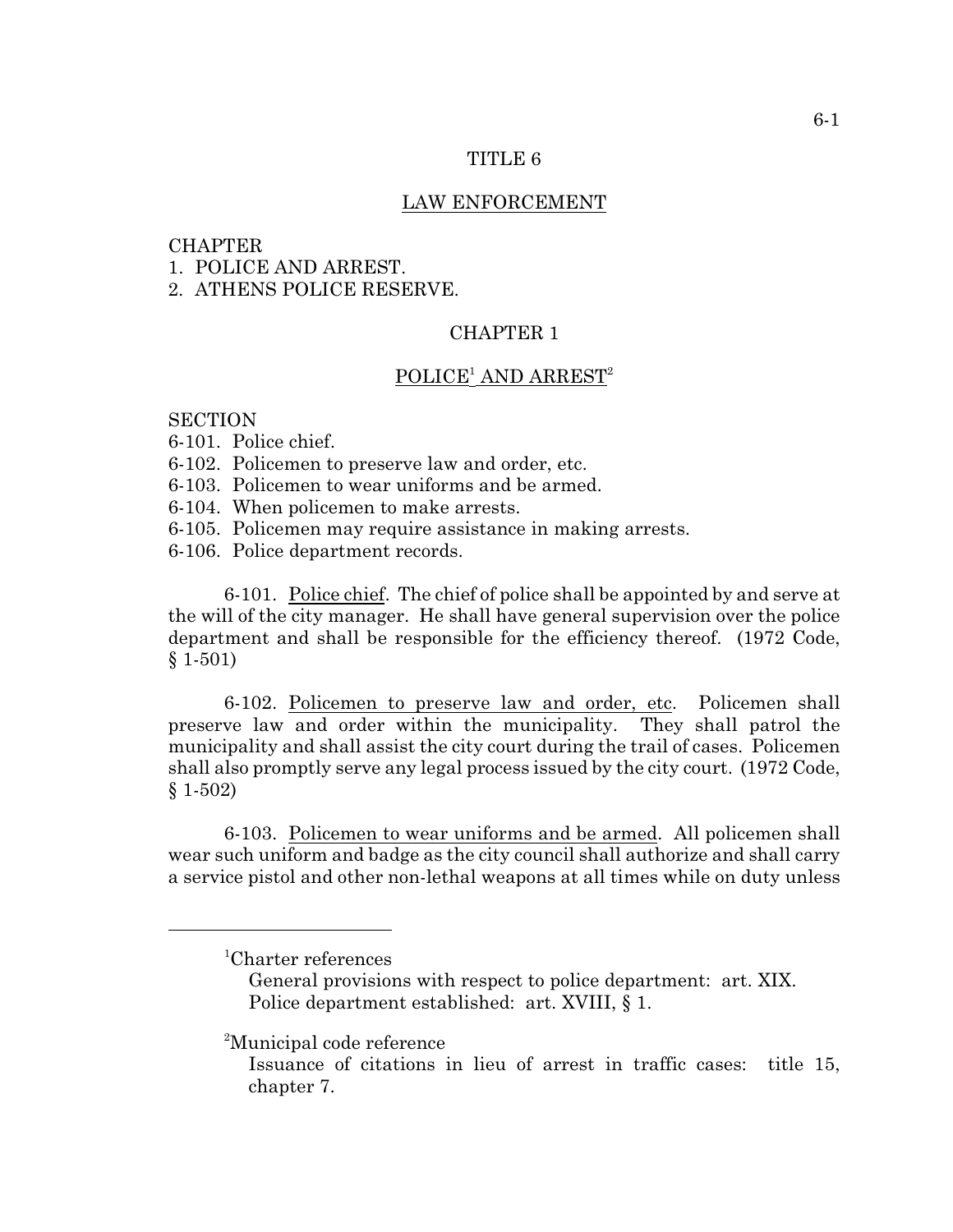otherwise expressly directed by the chief for a special assignment. (1972 Code, § 1-503, modified)

6-104. When policemen to make arrests. Unless otherwise authorized or directed in this code or other applicable law, an arrest of the person shall be made by a policeman in the following cases:

(1) Whenever he is in possession of a warrant for the arrest of the person.

(2) Whenever an offense is committed or a breach of the peace is threatened in the officer's presence by the person.

(3) Whenever a felony has in fact been committed and the officer has reasonable cause to believe the person has committed it. (1972 Code, § 1-504)

6-105. Policemen may require assistance in making arrests. It shall be unlawful for any male person to willfully refuse to aid a policeman in making a lawful arrest when such a person's assistance is requested by the policeman and is reasonably necessary to effect the arrest. (1972 Code, § 1-505)

6-106. Police department records. Based on retention schedule as mandated by law, the police department shall keep a comprehensive and detailed record showing:

(1) All known or reported offenses and/or crimes committed within the corporate limits.

(2) All arrests made by policemen.

(3) All police investigations made, funerals convoyed, fire calls answered, and other miscellaneous activities of the police department. (1972 Code, § 1-507, modified)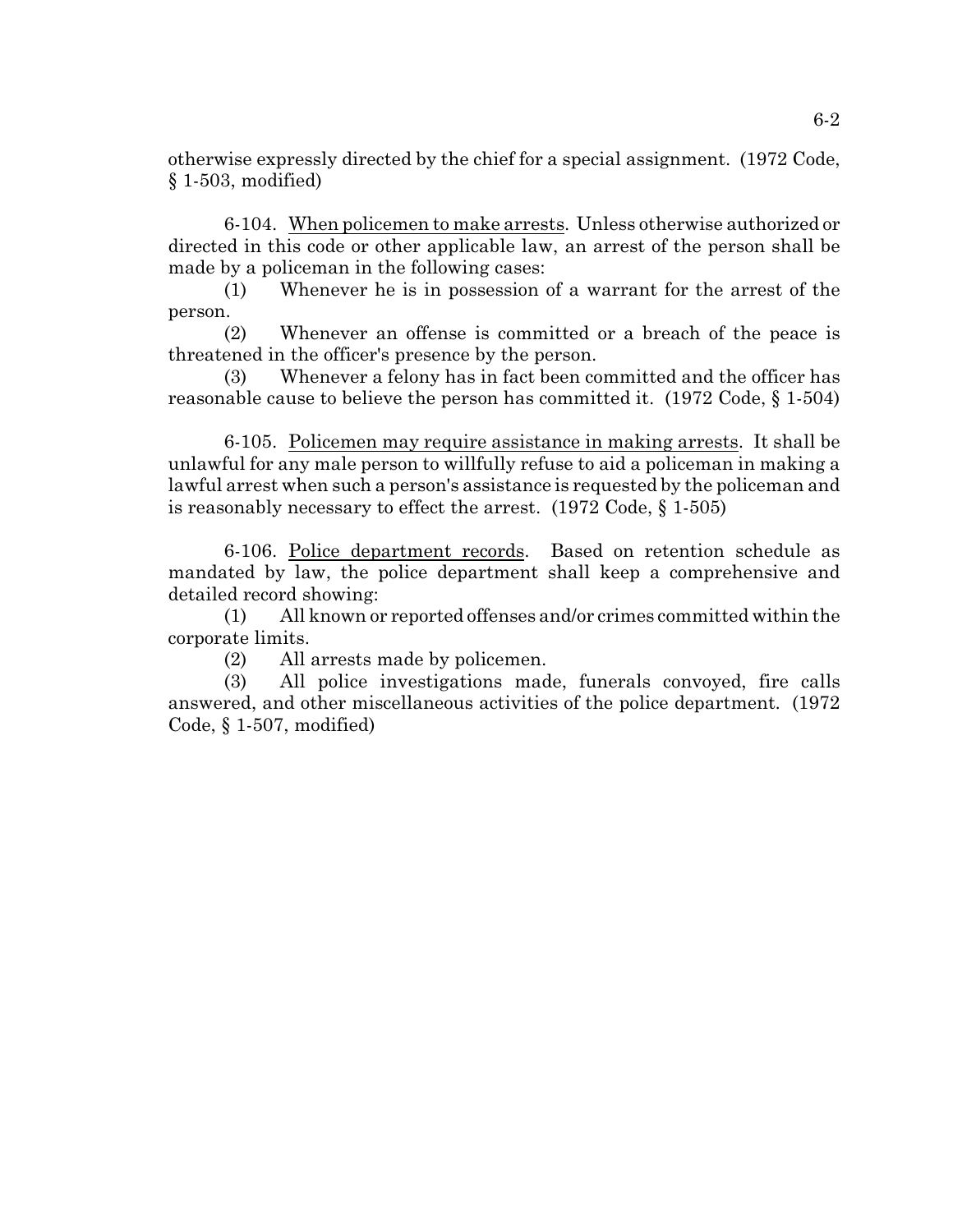### CHAPTER 2

### ATHENS POLICE RESERVE

### **SECTION**

- 6-201. Designation, membership, and employee status.
- 6-202. Diminishing or increasing the force.
- 6-203. Chief of police to have control.
- 6-204. Method of appointment and qualifications of members.
- 6-205. Removal from membership or resignation.
- 6-206. Summary dismissal of members.
- 6-207. Uniforms, badges, and insignia designated by chief.
- 6-208. Identification cards, etc.
- 6-209. Duties.
- 6-210. Power and authority of members.
- 6-211. False personation.
- 6-212. Compensation.

6-201. Designation, membership, and employee status. The auxiliary police force shall be designated as the "Athens Police Reserve." It shall be composed of a voluntary membership of not to exceed twenty-five (25) members headed by the chief of police, City of Athens, hereinafter designated as the "Chief." The members shall be part-time employees of the City of Athens Police Department and shall be included in workmen's compensation and liability insurance provided for employees of the City of Athens. (1972 Code, § 1-601)

6-202. Diminishing or increasing the force. The chief may by order diminish or expand the membership of the Athens Police Reserve, as may in his judgment be required within the limits herein established. (1972 Code, § 1-602)

6-203. Chief of police to have control. The chief shall have complete authority, control, and command over the Athens Police Reserve, subject to the provisions of this chapter. He may appoint as members thereof any person he may consider qualified and may reject any application for membership. He shall provide for the training of candidates for membership and for the further training of members. (1972 Code, § 1-603)

6-204. Method of appointment and qualifications of members. No person shall be considered a member of the Athens Police Reserve until he has been duly appointed by the chief, registered on a roster kept by the chief, and until he has taken the oath provided for officers of the Athens Police Department and has been provided by the city with the bond provided for by law.

 Persons eligible for new membership shall be no less than twenty-one (21) years of age and shall be citizens of the United States, residents of McMinn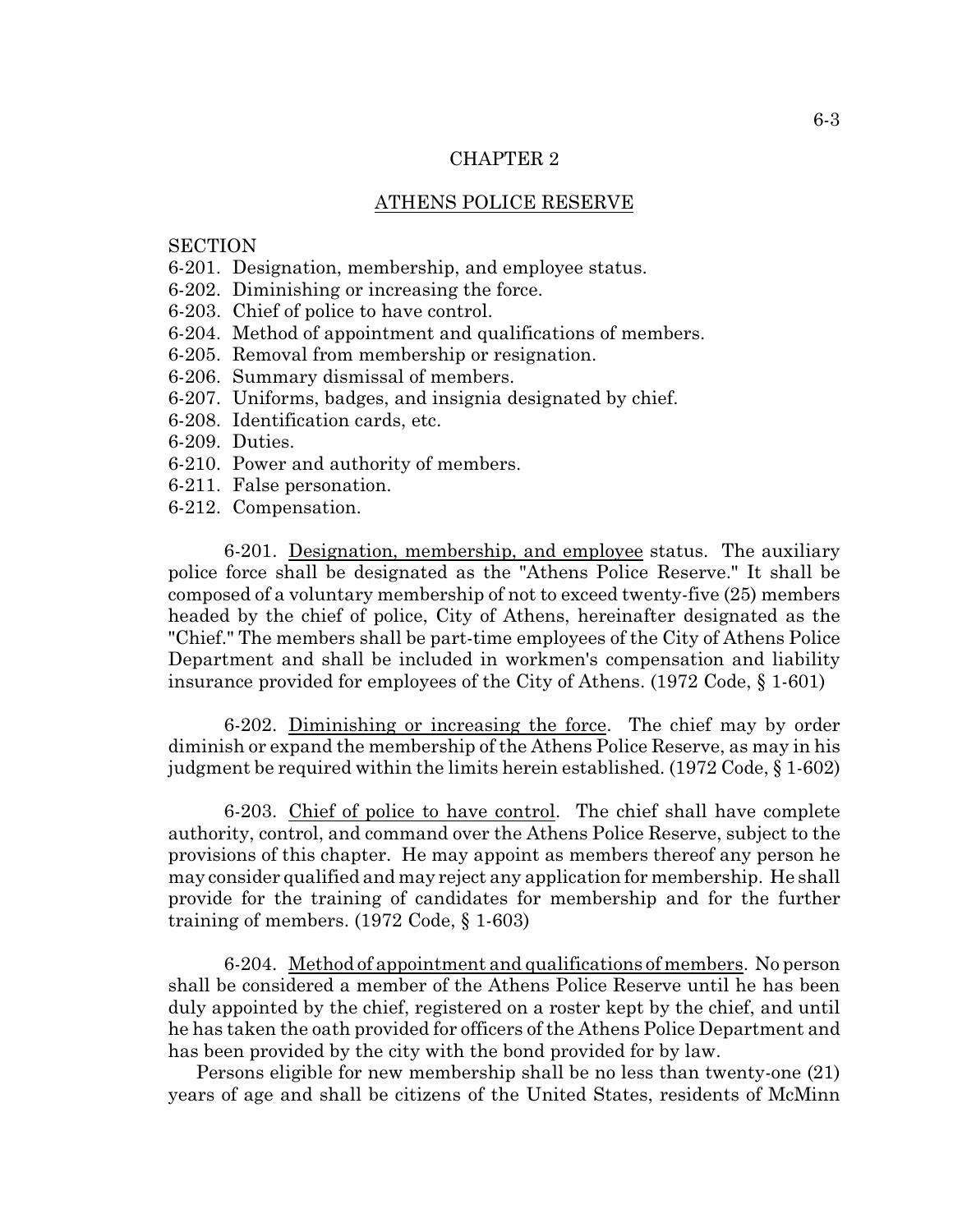County, Tennessee, and of excellent character and reputation. They shall be in excellent physical condition, mentally stable, and suffer from no ailment or disability which would limit or prevent their engaging in strenuous exercise or the use of firearms. Restrictions and regulations as to age and physical condition may be waived only in the discretion of the chief in those cases involving special qualifications, abilities, and aptitude in the best interest, of the police department. (1972 Code, § 1-604, modified)

6-205. Removal from membership or resignation. Membership of any person may be terminated at the will and pleasure of the chief. Any member may resign from the Athens Police Reserve at any time, but it shall be his duty to notify the chief of his resignation. (1972 Code, § 1-605)

6-206. Summary dismissal of members. In addition to the penalties provided by law, any violation of law under color of the performance of his duties as a member of the Athens Police Reserve and any breach of the rules and regulations established by the chief shall subject any member to summary dismissal and the fact thereof may be published by order of the chief. (1972 Code, § 1-606)

6-207. Uniforms, badges, and insignia designated by chief. The chief shall prescribe the uniforms, badges, and insignia for members of the Athens Police Reserve and the manner in which the same shall be worn. The City of Athens will furnish uniforms at no expense to the members.(1972 Code, § 1-607, modified)

6-208. Identification cards, etc. An identification card and such other insignia or evidence of identity as the chief may prescribe shall be issued to each member who must carry such identification at all times while on duty and surrender them upon the termination of his membership. (1972 Code, § 1-608)

6-209. Duties. The duties of the Athens Police Reserve, subject at all times to the direction, supervision, and control of the chief, shall be to assist the regular members of the police department in enforcement of the law and in the maintenance of peace and order at such times provided for and designated by the chief. The chief shall establish rules and regulations to govern the Athens Police Reserve, to fix the specific duties of its members, and to provide for the maintenance of discipline. He may change such orders from time to time. No member shall in any manner perform any act as a member of the Athens Police Reserve unless he is specifically designated for duty as such member at the time. The chief may prescribe duties other than those mentioned herein so long as they are not inconsistent with the provisions hereof. (1972 Code, § 1-609)